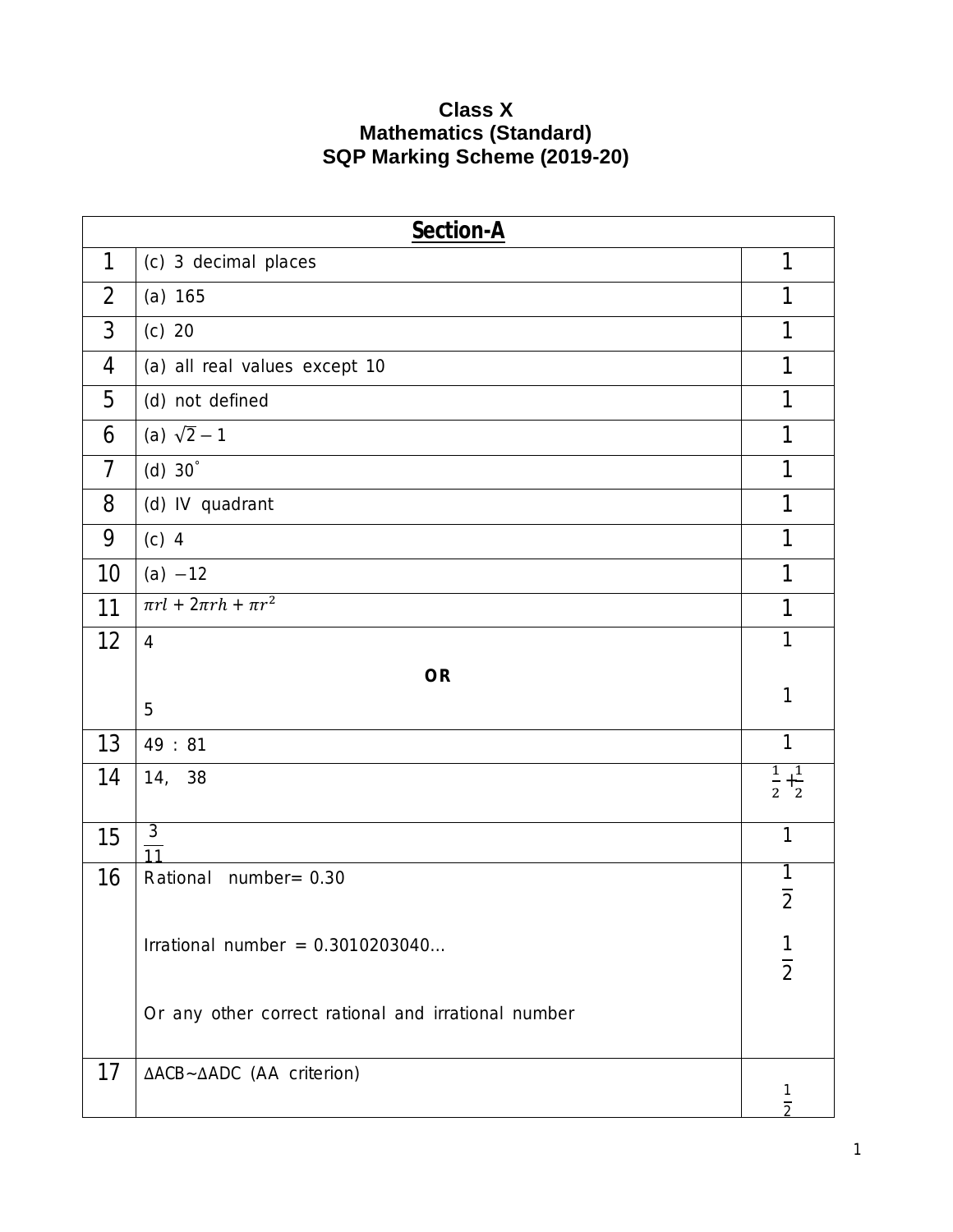|    | $\Rightarrow \frac{AC}{AD} = \frac{AB}{AC}$                                                                                                                               | $\overline{2}$                                |  |  |
|----|---------------------------------------------------------------------------------------------------------------------------------------------------------------------------|-----------------------------------------------|--|--|
|    | $\therefore$ AB = 12 cm                                                                                                                                                   |                                               |  |  |
| 18 | B<br>P                                                                                                                                                                    |                                               |  |  |
|    | In $\triangle$ <i>OBP</i> , $\frac{\partial B}{\partial P}$ = sin 30 <sup>°</sup><br>$\therefore$ OP = 2r                                                                 | $\frac{1}{2}$ $\frac{1}{2}$                   |  |  |
|    | <b>OR</b>                                                                                                                                                                 |                                               |  |  |
|    | Length of Tangent = $2 \times \sqrt{5^2 - 4^2} = 2 \times 3$ cm = 6 cm                                                                                                    | $\frac{1}{2} + \frac{1}{2}$                   |  |  |
| 19 | <i>b</i> , <i>c</i> and 2 <i>b</i> are in A.P $\Rightarrow$ $c = \frac{3b}{2}$                                                                                            | $\frac{1}{2}$                                 |  |  |
|    | $\therefore b:c=2:3$                                                                                                                                                      |                                               |  |  |
| 20 | $D = (2\sqrt{2}k)^2 - 4(1)(18) = 0 \Rightarrow k = \pm 3$                                                                                                                 | $\frac{\frac{1}{2}}{\frac{1}{2}+\frac{1}{2}}$ |  |  |
|    | Section-B                                                                                                                                                                 |                                               |  |  |
| 21 | 110, 120, 130, , 990                                                                                                                                                      |                                               |  |  |
|    | $a_n = 990 \Rightarrow 110 + (n - 1) \times 10 = 990$<br>$\therefore$ n = 89                                                                                              |                                               |  |  |
| 22 | D<br>R<br>С<br>$AP = AS$ , $BP = BO$ , $CR = CO$ and $DR = DS$<br>$\Rightarrow$ AP + BP + CR + DR = AS + BQ + CQ + DS<br>$\mathsf S$<br>$Q \Rightarrow AB + CD = AD + CB$ |                                               |  |  |
|    | But $AB = CD$ and $AD = CB$<br>$\therefore$ AB = AD<br>A<br>P<br>В<br>Hence, ABCD is a square.                                                                            | 1                                             |  |  |
| 23 | $\triangle ADE$ ~ $\triangle GBD$ and $\triangle ADE$ ~ $\triangle FEC$                                                                                                   |                                               |  |  |
|    | $\Rightarrow \triangle GBD \sim \triangle FEC$ (AA Criterion)                                                                                                             |                                               |  |  |
|    | $\Rightarrow \frac{GD}{FC} = \frac{GB}{FE} \Rightarrow GD \times FE = GB \times FC$ or $FG^2 = BG \times FC$                                                              |                                               |  |  |
|    | <b>OR</b>                                                                                                                                                                 |                                               |  |  |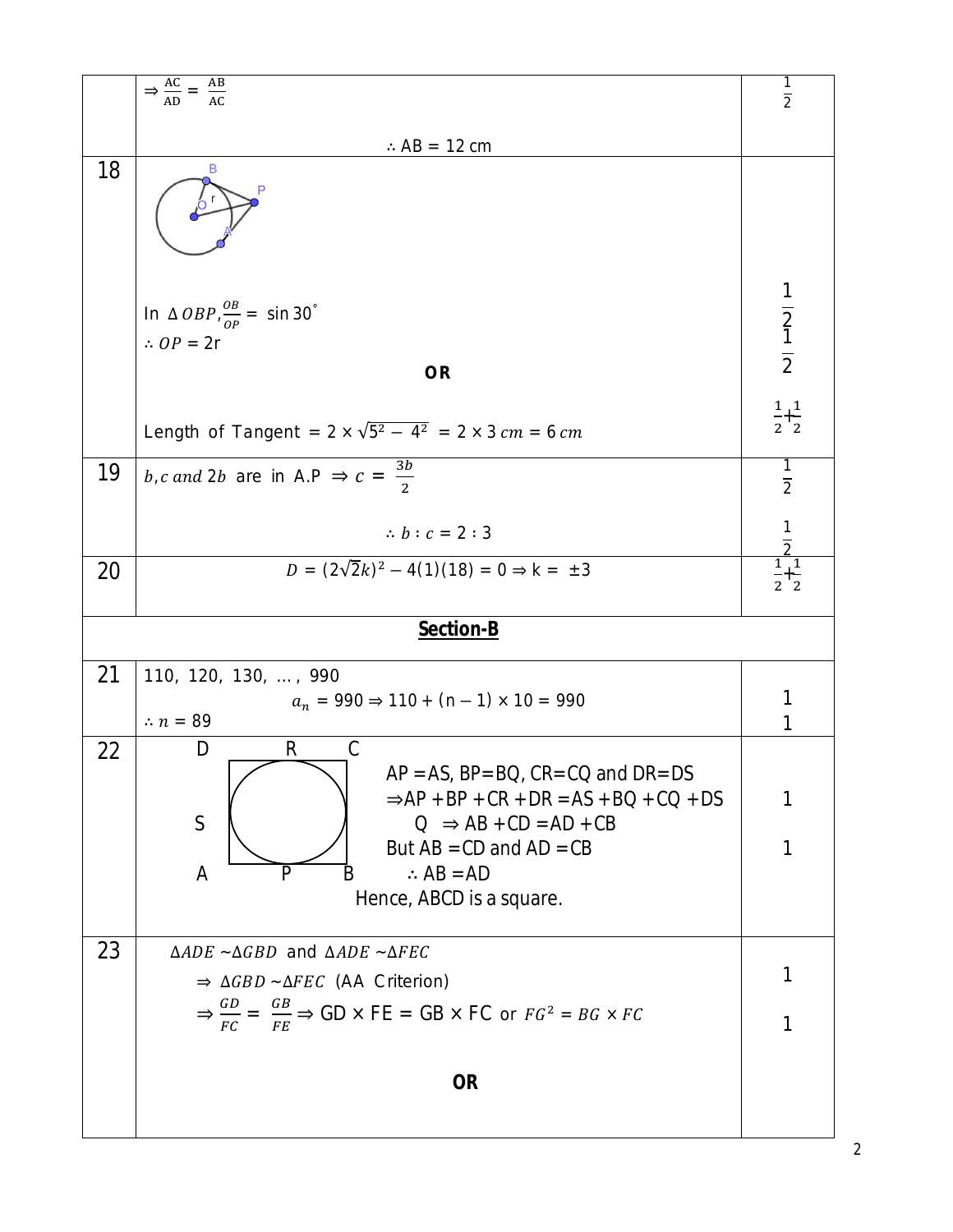|    | A<br>$\mathcal{C}$<br>B<br>D<br>$AD \perp BC$ : In $\triangle ABD$ , $AB^2 = AD^2 + BD^2$<br>$\Rightarrow AB^2 = AD^2 + \frac{BC^2}{4}$ or $4AB^2 = 4AD^2 + BC^2$<br>$\Rightarrow 3AB^2 = 4AD^2$ | $\frac{1}{2}$ $\frac{1}{2}$ |
|----|--------------------------------------------------------------------------------------------------------------------------------------------------------------------------------------------------|-----------------------------|
| 24 | $\cos(90^\circ - \theta) = \cos(3\theta - 30^\circ)$<br>(i)                                                                                                                                      |                             |
|    | $\Rightarrow 90^\circ - \theta = 3\theta - 30^\circ \Rightarrow \theta = 30^\circ$                                                                                                               | 1                           |
|    | (ii) $\frac{AB}{AC} = \sin 30^\circ$<br>: Length of rope = $AC = 400 m$                                                                                                                          | 1                           |
| 25 | For Jayanti,                                                                                                                                                                                     |                             |
|    | Favourable outcome is (6,6) i.e, 1                                                                                                                                                               | 1                           |
|    | Probability (getting the number 36) = $\frac{1}{36}$                                                                                                                                             |                             |
|    | For Pihu,                                                                                                                                                                                        | 1                           |
|    | Favourable outcome is 6 i.e, 1                                                                                                                                                                   |                             |
|    | Probability (getting the number 36) = $\frac{1}{6}$                                                                                                                                              | 1                           |
|    | : Pihu has the better chance.                                                                                                                                                                    | 1                           |
|    | <b>OR</b>                                                                                                                                                                                        |                             |
|    | Total number of integers = 29                                                                                                                                                                    |                             |
|    | Prob.(prime number) = $\frac{6}{29}$<br>(i)                                                                                                                                                      |                             |
|    | Prob.(number divisible by 7) = $\frac{4}{29}$<br>(ii)                                                                                                                                            |                             |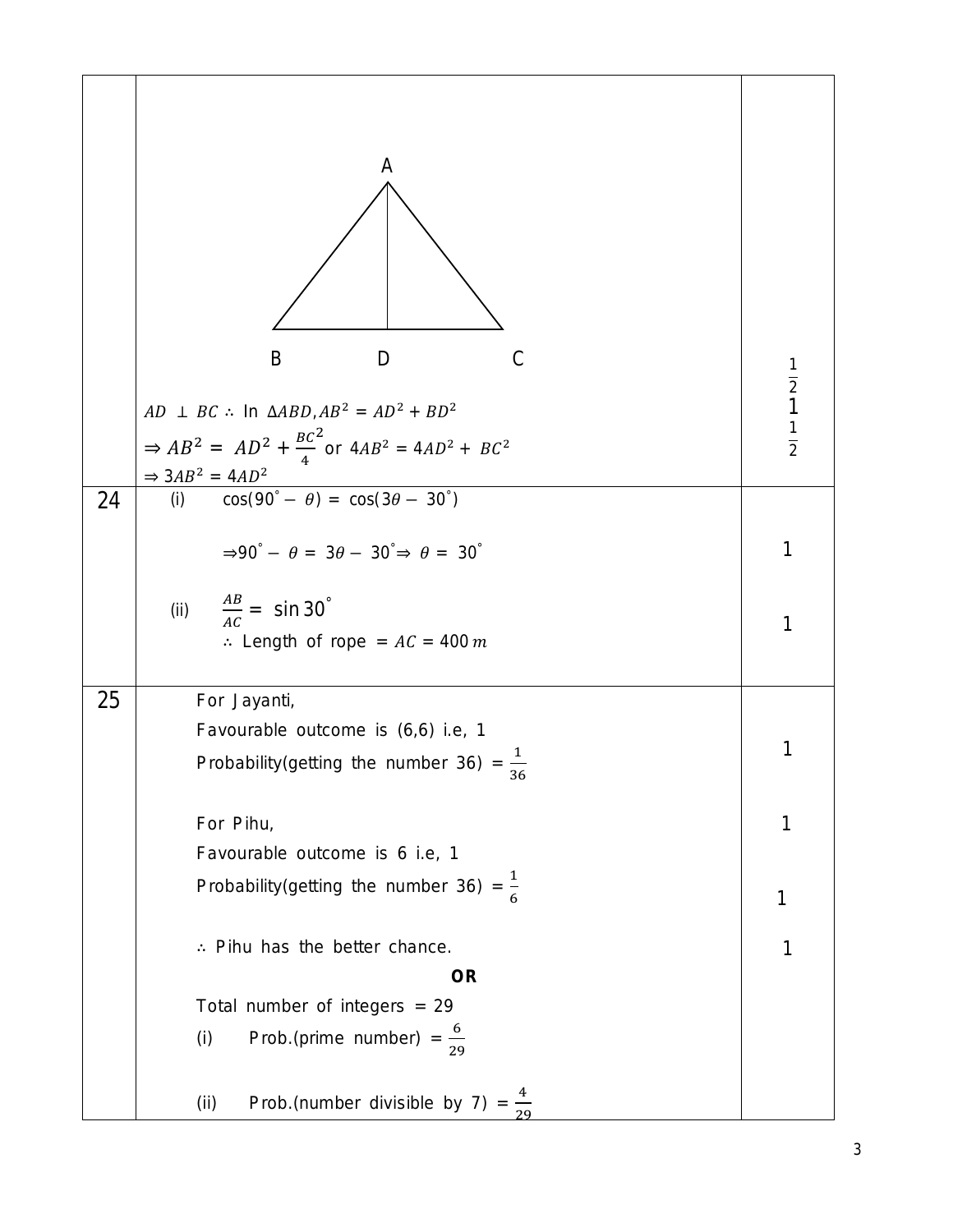| 26          | Capacity of first glass = $\pi r^2 H - \frac{2}{3} \pi r^3$                               |                 |  |  |  |  |
|-------------|-------------------------------------------------------------------------------------------|-----------------|--|--|--|--|
|             | $=\pi \times 9(10-2) = 72\pi cm^3$                                                        | 1               |  |  |  |  |
|             |                                                                                           |                 |  |  |  |  |
|             |                                                                                           |                 |  |  |  |  |
|             | Capacity of second glass = $\pi r^2 H - \frac{1}{3} \pi r^2 h$                            |                 |  |  |  |  |
|             | $=\pi \times 3 \times 3(10-0.5) = 85.5\pi cm^{3}$                                         |                 |  |  |  |  |
|             | : Sureshgot more quantity of juice.                                                       |                 |  |  |  |  |
|             |                                                                                           |                 |  |  |  |  |
|             |                                                                                           |                 |  |  |  |  |
|             |                                                                                           |                 |  |  |  |  |
| Section - C |                                                                                           |                 |  |  |  |  |
|             |                                                                                           |                 |  |  |  |  |
| 27          | Let us assume, to the contrary, that $2\sqrt{5} - 3$ is a rational number                 | 1               |  |  |  |  |
|             | $\therefore$ 2 $\sqrt{5} - 3 = \frac{p}{q}$ , where p and q are integers and $q \neq 0$   |                 |  |  |  |  |
|             | $\Rightarrow \sqrt{5} = \frac{p+3q}{2q} \dots (1)$                                        |                 |  |  |  |  |
|             | Since p and q are integers $\therefore \frac{p+3q}{2q}$ is a rational number              |                 |  |  |  |  |
|             |                                                                                           |                 |  |  |  |  |
|             | $\therefore$ $\sqrt{5}$ is a rational number which is a contradiction as $\sqrt{5}$ is an |                 |  |  |  |  |
|             | irrational number                                                                         |                 |  |  |  |  |
|             | Hence our assumption is wrong and hence $2\sqrt{5} - 3$ is an irrational                  |                 |  |  |  |  |
|             | number.                                                                                   |                 |  |  |  |  |
|             |                                                                                           |                 |  |  |  |  |
|             | <b>OR</b>                                                                                 |                 |  |  |  |  |
|             |                                                                                           | $\overline{2}$  |  |  |  |  |
|             | $180 = 144 \times 1 + 36$                                                                 |                 |  |  |  |  |
|             | $144 = 36 \times 4 + 0$                                                                   |                 |  |  |  |  |
|             | $\therefore$ HCF(180, 144) = 36                                                           |                 |  |  |  |  |
|             |                                                                                           |                 |  |  |  |  |
|             | $36 = 13m - 16$                                                                           |                 |  |  |  |  |
|             | Solving, we get $m = 4$                                                                   |                 |  |  |  |  |
| 28          | $S_m = S_n \Rightarrow \frac{m}{2}[2a + (m-1)d] = \frac{n}{2}[2a + (n-1)d]$               |                 |  |  |  |  |
|             | $\Rightarrow 2a(m-n) + d(m^2 - m - n^2 + n) = 0$                                          |                 |  |  |  |  |
|             | $\Rightarrow$ (m - n)[2a + (m + n - 1)d] = 0 or $S_{m+n} = 0$                             |                 |  |  |  |  |
| 29          | $x + y = 7$ and $2(x - y) + x + y + 5 + 5 = 27$                                           | $\frac{1}{2}+1$ |  |  |  |  |
|             |                                                                                           |                 |  |  |  |  |
|             | $\therefore$ $x + y = 7$ and $3x - y = 17$                                                | $\overline{2}$  |  |  |  |  |
|             | Solving, we get, $x = 6$ and $y = 1$                                                      | 1               |  |  |  |  |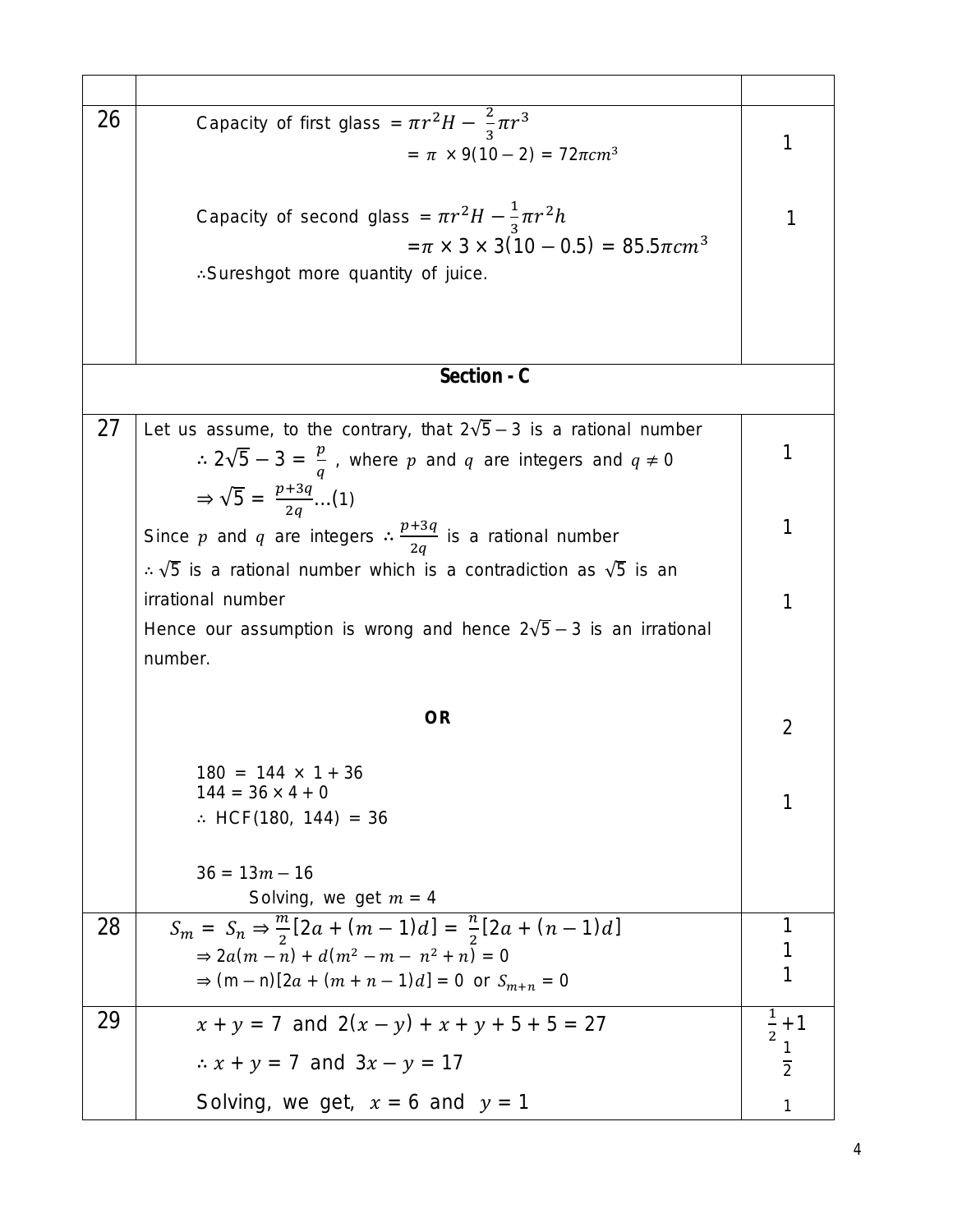|    | <b>OR</b>                                                                                                                                                                             |                   |  |  |  |
|----|---------------------------------------------------------------------------------------------------------------------------------------------------------------------------------------|-------------------|--|--|--|
|    |                                                                                                                                                                                       |                   |  |  |  |
|    | Let $\frac{1}{r} = a$ and $\frac{1}{v} = b$                                                                                                                                           |                   |  |  |  |
|    | $\Rightarrow$ 21a + 47 b = 110 and 47a + 21b = 162                                                                                                                                    | 1                 |  |  |  |
|    |                                                                                                                                                                                       |                   |  |  |  |
|    | Adding and subtracting the two equations, we get                                                                                                                                      |                   |  |  |  |
|    | $a + b = 4$ and $a - b = 2$                                                                                                                                                           | 1                 |  |  |  |
|    |                                                                                                                                                                                       | 1                 |  |  |  |
|    | Solving the above two equations, we get $a = 3$ and                                                                                                                                   |                   |  |  |  |
|    | $b = 1$<br>$\therefore$ x = $\frac{1}{2}$ and y = 1                                                                                                                                   |                   |  |  |  |
| 30 | $p(x) = x^4 + 4x^3 - 2x^2 - 20x - 15$                                                                                                                                                 |                   |  |  |  |
|    | $x^2$ – 5 is factor of $p(x)$                                                                                                                                                         |                   |  |  |  |
|    | $\therefore$ $p(x) = (x^2 - 5)(x^2 + 4x + 3)$                                                                                                                                         |                   |  |  |  |
|    |                                                                                                                                                                                       |                   |  |  |  |
|    | Or $p(x) = (x^2 - 5)(x + 3)(x + 1)$                                                                                                                                                   |                   |  |  |  |
|    | So, all the zeroes of $p(x)$ are $\sqrt{5}, -\sqrt{5}, -3$ and $-1$                                                                                                                   |                   |  |  |  |
| 31 | (i)<br>$A(1,7), B(4,2) C(-4,4)$                                                                                                                                                       |                   |  |  |  |
|    | Distance travelled by Seema = $\sqrt{34}$ units                                                                                                                                       |                   |  |  |  |
|    | Distance travelled by Aditya = $\sqrt{68}$ units                                                                                                                                      | 1                 |  |  |  |
|    | Aditya travels more distance                                                                                                                                                          |                   |  |  |  |
|    |                                                                                                                                                                                       | 1                 |  |  |  |
|    | Coordinates of D are $\left(\frac{1+4}{2}, \frac{7+2}{2}\right) = \left(\frac{5}{2}, \frac{9}{2}\right)$<br>(ii)                                                                      |                   |  |  |  |
|    |                                                                                                                                                                                       |                   |  |  |  |
|    | (iii) $ar(\Delta ABC) = \frac{1}{2}[1(2-4) + 4(4-7) - 4(7-2)]$                                                                                                                        |                   |  |  |  |
|    | $= 17$ sq. units                                                                                                                                                                      | 1                 |  |  |  |
|    |                                                                                                                                                                                       |                   |  |  |  |
| 32 | $\sin \theta + \cos \theta = \sqrt{3} \Rightarrow (\sin \theta + \cos \theta)^2 = 3$<br>$\Rightarrow$ 1 + 2 sin $\theta$ cos $\theta = 3$ $\Rightarrow$ sin $\theta$ cos $\theta = 1$ | $\mathbf{1}$<br>1 |  |  |  |
|    | $\therefore$ tan $\theta$ + cot $\theta$ = $\frac{\sin \theta}{\cos \theta}$ + $\frac{\cos \theta}{\sin \theta}$ = 1                                                                  |                   |  |  |  |
|    |                                                                                                                                                                                       |                   |  |  |  |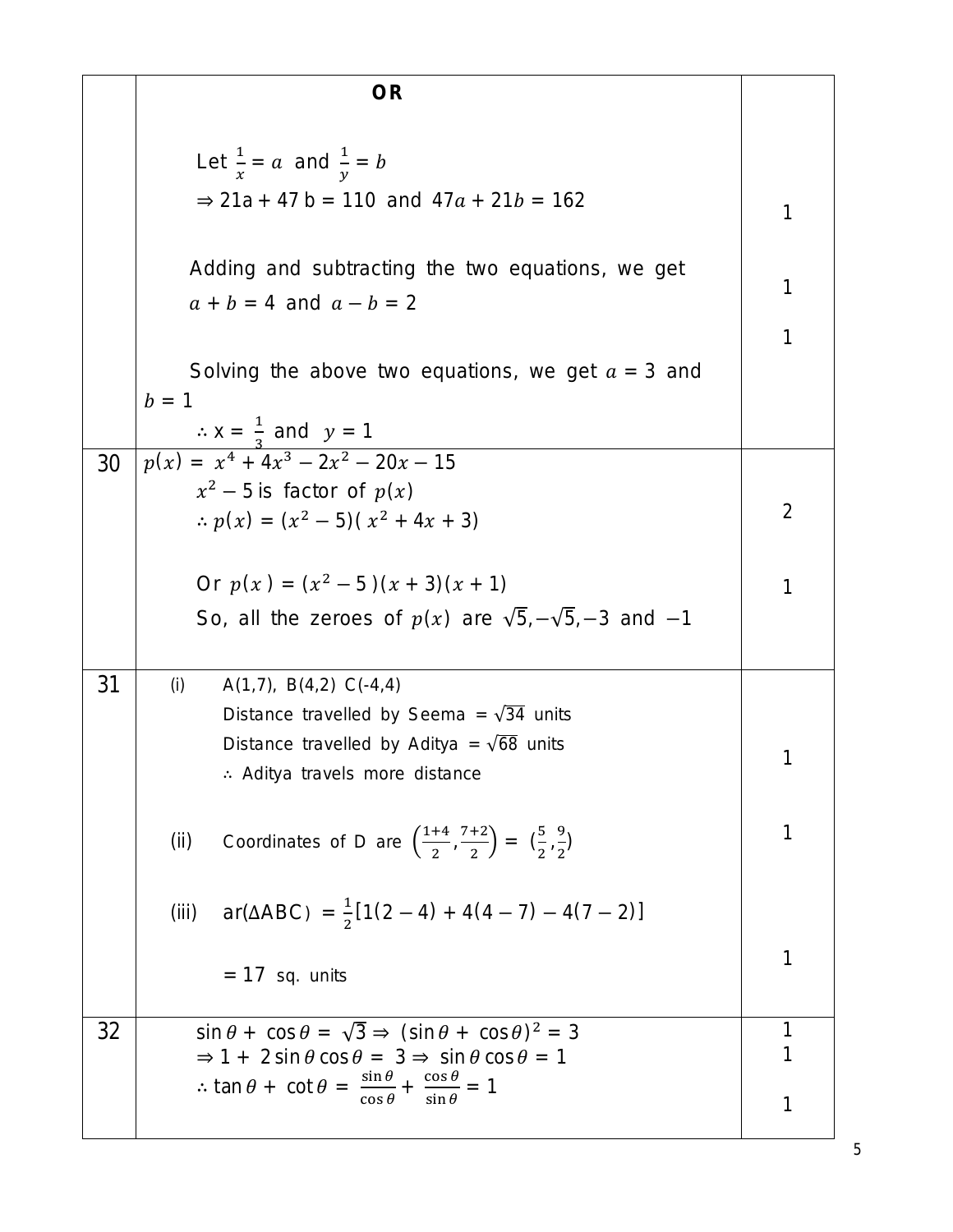|    | <b>OR</b>                                                                                                                                                                          |                          |  |  |  |  |
|----|------------------------------------------------------------------------------------------------------------------------------------------------------------------------------------|--------------------------|--|--|--|--|
|    | $\frac{\cos^2(45^\circ+\theta)+\cos^2(45^\circ-\theta)}{\tan(60^\circ+\theta)\times\tan(30^\circ-\theta)} + (\cot 30^\circ + \sin 90^\circ) \times (\tan 60^\circ - \sec 0^\circ)$ |                          |  |  |  |  |
|    | $= \frac{\cos^2(45^\circ + \theta) + \sin^2(45^\circ + \theta)}{\tan(60^\circ + \theta) \times \cot(60^\circ + \theta)} + (\sqrt{3} + 1) \times (\sqrt{3} - 1)$                    | $\overline{2}$           |  |  |  |  |
|    | $= 1 + 2 = 3$                                                                                                                                                                      | 1                        |  |  |  |  |
| 33 | Required Area = Area of triangle - Area of 3 sectors                                                                                                                               |                          |  |  |  |  |
|    | Area of Triangle = $\frac{1}{2} \times 24 \times 7 = 84 m^2$                                                                                                                       | 1                        |  |  |  |  |
|    | Area of three sectors = $\frac{\pi r^2}{360}$ × (sum of three angles of triangle)                                                                                                  |                          |  |  |  |  |
|    | $=\frac{22\times7\times7\times180^{\circ}}{7\times2\times2\times360^{\circ}} = \frac{77}{4}$ or 19.25 m <sup>2</sup>                                                               |                          |  |  |  |  |
|    |                                                                                                                                                                                    |                          |  |  |  |  |
|    | : Required Area = $\frac{259}{4}$ or 64.75 $m^2$                                                                                                                                   |                          |  |  |  |  |
| 34 | (i) Curve 1 - Less than ogive, Curve2 - More than ogive                                                                                                                            | 1                        |  |  |  |  |
|    | (ii) Median Rainfall = 21 cm                                                                                                                                                       |                          |  |  |  |  |
|    | (iii) 3 Median = Mode + 2 mean                                                                                                                                                     |                          |  |  |  |  |
|    | $\therefore$ Mode = 16.2 cm                                                                                                                                                        | 1                        |  |  |  |  |
|    | <b>Section-D</b>                                                                                                                                                                   |                          |  |  |  |  |
| 35 | Correct construction of given triangle                                                                                                                                             |                          |  |  |  |  |
|    | Correct construction of similar $\Delta$ with scale factor $\frac{3}{4}$                                                                                                           | 3                        |  |  |  |  |
|    | <b>OR</b>                                                                                                                                                                          |                          |  |  |  |  |
|    | Correct construction of given circle                                                                                                                                               |                          |  |  |  |  |
|    | Correct construction of two tangents                                                                                                                                               | 3                        |  |  |  |  |
|    |                                                                                                                                                                                    |                          |  |  |  |  |
| 36 | For correct given, to prove, const. and figure                                                                                                                                     | $(4 \times \frac{1}{2})$ |  |  |  |  |
|    |                                                                                                                                                                                    | $= 2)$                   |  |  |  |  |
|    |                                                                                                                                                                                    |                          |  |  |  |  |
|    | For correct proof                                                                                                                                                                  | 2                        |  |  |  |  |
| 37 | Let the original speed of the train be $x$ km/h                                                                                                                                    |                          |  |  |  |  |
|    | 360<br>360<br>48                                                                                                                                                                   | 2                        |  |  |  |  |
|    | $x+5$ 60<br>$x$ $x+5$ 60<br>⇒ $x^2 + 5x - 2250 = 0$                                                                                                                                |                          |  |  |  |  |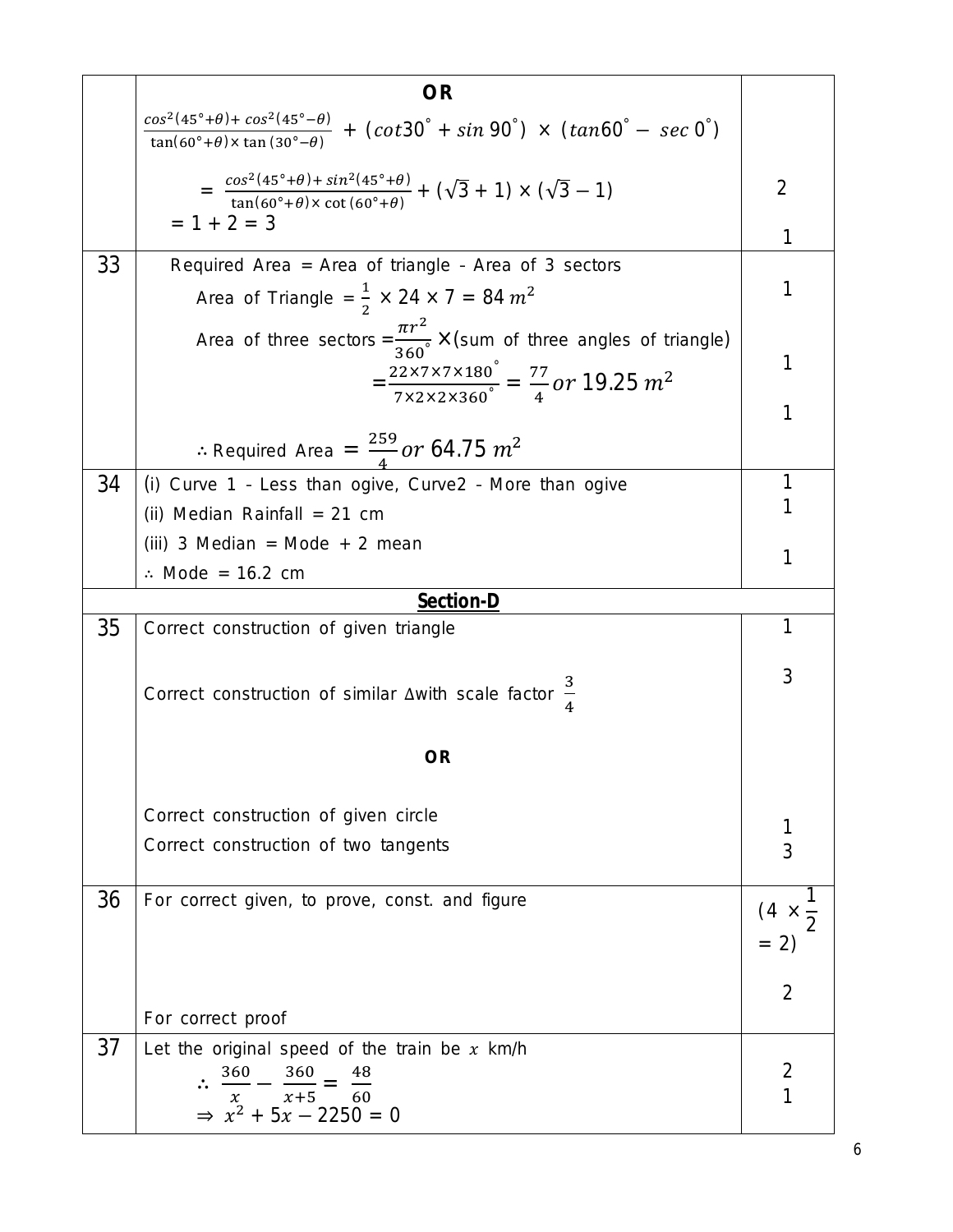|    | $\Rightarrow$ $(x + 50)(x - 45) = 0 \therefore x = 45$                                                                   | 1              |
|----|--------------------------------------------------------------------------------------------------------------------------|----------------|
|    | Hence original speed of the train = $45km/h$                                                                             |                |
|    |                                                                                                                          |                |
|    | <b>OR</b>                                                                                                                |                |
|    |                                                                                                                          |                |
|    |                                                                                                                          |                |
|    | $\frac{1}{x} - \frac{1}{x-2} = 3$                                                                                        |                |
|    |                                                                                                                          | 1              |
|    | $\frac{x-2-x}{x(x-2)} = \frac{3}{1}$                                                                                     |                |
|    |                                                                                                                          |                |
|    |                                                                                                                          | 1              |
|    | $3x^2 - 6x = -2$                                                                                                         |                |
|    |                                                                                                                          |                |
|    | $3x^2 - 6x + 2 = 0$                                                                                                      | 1              |
|    |                                                                                                                          |                |
|    | $x = \frac{6 \pm \sqrt{12}}{6}$                                                                                          | 1              |
|    |                                                                                                                          |                |
|    | $=\frac{3+\sqrt{3}}{3}, \frac{3-\sqrt{3}}{3}$                                                                            |                |
|    |                                                                                                                          |                |
| 38 | Capacity of tank = $\frac{1}{3}\pi \times 20 \times (10^2 + 25^2 + 10 \times 25)m^3$                                     |                |
|    | $=\pi \times 20 \times 325 m^3 = \pi \times 20 \times 325 l$                                                             | $1\frac{1}{2}$ |
|    |                                                                                                                          |                |
|    | Cost of petrol = $\pi$ × 20 × 325 × 70 = ₹1430000                                                                        | $\frac{1}{2}$  |
|    |                                                                                                                          |                |
|    |                                                                                                                          | 1              |
|    | Slant height = $\sqrt{20^2 + (25 - 10)^2} = 25m$                                                                         |                |
|    |                                                                                                                          | 1              |
|    | Surface area of tank = $\pi \times 25(10 + 25) m^2 = 2750 m^2$                                                           |                |
|    |                                                                                                                          |                |
|    | <b>OR</b>                                                                                                                |                |
|    |                                                                                                                          | $\overline{2}$ |
|    | Quantity of water flowing through pipe in 1 hour                                                                         |                |
|    |                                                                                                                          |                |
|    | = $\pi \times \frac{7}{100} \times \frac{7}{100} \times 15000 m^3$                                                       | $\overline{2}$ |
|    | Required time = $(50 \times 44 \times \frac{21}{100}) \div (\pi \times \frac{7}{100} \times \frac{7}{100} \times 15000)$ |                |
|    | $= 2$ hours                                                                                                              |                |
|    |                                                                                                                          |                |
|    |                                                                                                                          |                |
|    |                                                                                                                          |                |